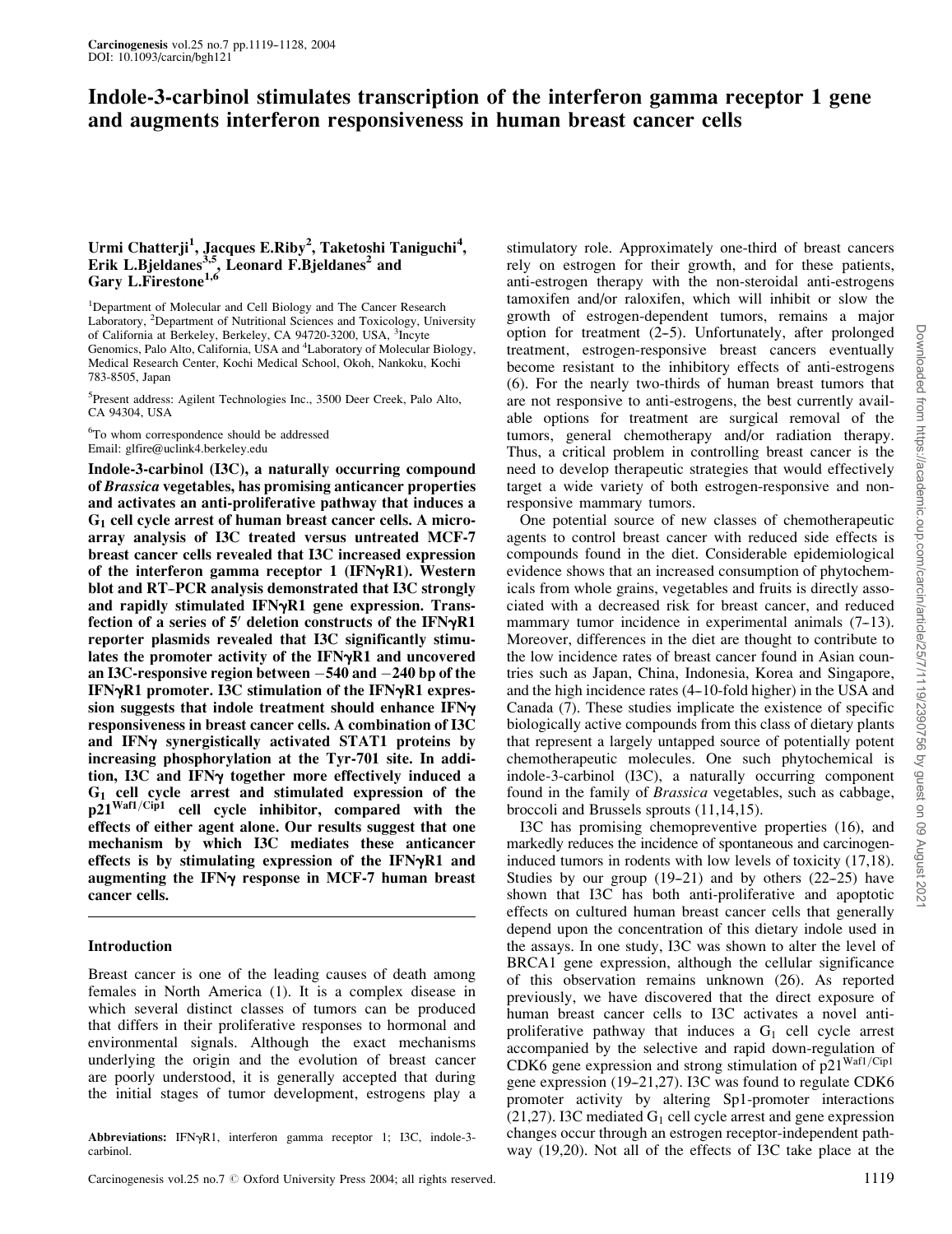transcriptional level since treatment with this indole also inhibits CDK2-specific enzymatic activity without any effects on CDK2 protein expression (19,20). I3C treatment was also shown to alter the activity of several signal transduction components including Akt/PKB (28,29). In estrogen-responsive breast cancer cells, I3C synergizes with the anti-proliferative effects of tamoxifen, an anti-estrogen currently used in breast cancer therapies (20), suggesting that I3C acts through a distinct mechanism.

To further examine the cellular effects of I3C in human breast cancer cells, a microarray analysis of I3C treated and untreated MCF-7 breast cancer cells was carried out in order to identify additional molecular targets of I3C. This analysis revealed that I3C increases expression of the interferon gamma receptor (IFN $\gamma$ R1). We show that I3C stimulates the transcription of the IFN $\gamma$ R1 gene by regulating promoter activity, and augments the IFN response in human breast cancer cells. These results implicate the I3C control of the IFN $\gamma$  receptor-dependent pathway as playing a key role in the anti-breast cancer properties of dietary indoles.

### Materials and methods

#### Cell culture

MCF-7 human breast cancer cells were cultured in Dulbecco's modified Eagle's medium supplemented with 10% fetal bovine serum, 50 U/ml penicillin/streptomycin,  $2 \text{ mM } L$ -glutamine and  $10 \mu g/ml$  insulin. Cells were propagated in a 37 $\degree$ C humidified chamber containing 5%  $CO_2$  and the medium was changed every 48 h.

#### Microarray analysis

MCF-7 cells were treated with 200  $\mu$ M I3C or DMSO as the vector control for 48 h. Poly-A-RNA was isolated by two cycles of purification on oligo-dT cellulose. Labeled cDNA probes were prepared using fluorescent cyanine 3 and cyanine 5 dyes for the treated and control samples, respectively, and hybridized simultaneously to microarrays (Incyte Genomics, Palo Alto, CA) of 960 selected cDNAs representing human genes involved in cell cycling, apoptosis, signal transduction, motility, adhesion and angiogenesis. Differential expression was measured by the ratio of the fluorescence intensity at the wavelengths corresponding to the two probes. The samples were spiked with known concentrations of various non-human cDNA to serve as positive controls and to correct for variations in hybridization efficiency.

#### Western blot analysis

MCF-7 cells were treated with DMSO or 200  $\mu$ M I3C for 24, 48 and 72 h. After the indicated time points, cells were harvested in RIPA buffer (150 mM NaCl, 0.5% deoxycholate, 0.1% Nonidet P-40, 0.1% SDS, 50 mM Tris) containing protease and phosphatase inhibitors (50  $\mu$ g/ml PMSF, 10  $\mu$ g/ml aprotinin, 5 µg/ml leupeptin, 0.1 µg/ml NaF, 1 mM DTT, 0.1 mM sodium orthovanadate and 0.1 mM  $\beta$ -glycerophosphate). Equal amounts of total cellular protein were mixed with loading buffer (25% glycerol, 0.075% SDS, 1.25 ml/100 ml 2-mercaptoethanol, 10% bromophenol blue, 3.13% stacking gel buffer) and fractionated by electrophoresis on 10% polyacrylamide, 0.1% SDS resolving gels. Rainbow marker (Amersham Pharmacia Biotech, Piscataway, NJ) was used as the molecular weight standards. Proteins were electrically transferred to PVDF membranes and blocked for 2 h at  $25^{\circ}$ C with  $5\%$  non-fat dry milk in wash buffer (10 mM Tris-HCl, pH 8.0, 150 mM NaCl, 0.05% Tween-20). Blots were subsequently incubated with rabbit anti-IFN $\nu$ R1 antibody (1:1000) or mouse anti-p21 antibody (1:200) for 18 h at 4 C. Immunoreactive proteins were detected after 1 h incubation with horseradish peroxidase-conjugated goat-anti rabbit IgG (1:3000) or with horseradish peroxidase-conjugated goat-anti mouse IgG  $(1:3000)$  at  $25^{\circ}$ C. The bands corresponding to  $IFN\gamma R1$  were visualized using ECL reagent (Perkin Elmer Life Sciences, Boston, MA) and exposure to BioMax MR film (Kodak, Rochester, NY). Equal loading was ascertained by Ponceau S staining of blotted membranes, and also by probing the membranes with mouse anti-tubulin antibodies (Santa Cruz Biotechnology, Santa Cruz, CA, 1:10 000). For detection of p-STAT1 by western blot analysis, cells were grown and treated in serum-free medium with or without 200 mM I3C for 48 h. Before harvesting, the cells were pulsed for 0, 15, 30, 60 and 90 min with 100 ng/ml IFN $\gamma$ . The lysates were resolved by 8% SDS-PAGE and

processed for western blot as described above, using the p-STAT1 antibody (Cell Signaling, Beverly, MA, 1:1000). STAT1 antibody (1:1000) was used as a loading control.

#### RNA extraction and RT-PCR

After treatment with DMSO, 200  $\mu$ M I3C and 1  $\mu$ g/ml actinomycin D, cells were lysed by the addition of Tri-reagent (Molecular Research Center, Cincinnati, OH) and chloroform was used for phase separation. The aqueous upper phase was collected and total RNA was precipitated by isopropanol, washed with 75% ethanol, and dissolved in DEPC treated water. Ten micrograms of total RNA was used to synthesize cDNA using a 15 mer oligo-dT primer (Promega, Madison, WI) and reverse transcriptase. For PCR amplification, 5  $\mu$ l of the cDNA reaction product was used with 20 pM IFN $\gamma$ R1-specific primers (Upper-5' CCAGGCATGCATACCGAAGACA 3', Lower-5'  $GCGATGCTGCCAGGTTCAGA$  3') and amplified for 24 cycles (95°C, 1 min/55 $\degree$ C, 2.5 min/72 $\degree$ C, 2 min. Primers for GAPDH were amplified under similar conditions and served as the loading control. The PCR products were separated on a 1.5% agarose gel containing ethidium bromide and photographed under UV. For p21 transcript detection, MCF-7 cells were treated with DMSO, 200  $\mu$ M I3C, 100 ng/ml IFN $\gamma$  and a combination of I3C and IFNy. PCR using primers specific to p21 (Upper-5' CCC GTG AGC GAT GGA ACT TC  $3'$ , Lower- $5^{7}$  CTG AGA GTC TCC AGG TCC AC 3') was carried out as described above.

#### Transfection and luciferase assay

The luciferase reporter plasmids containing the IFN $\gamma$ R1 promoter and the 5' deletion constructs were transiently transfected in MCF-7 cells using Fugene transfection reagent (Gibco, Carlsbad, CA). Fugene reagent (3  $\mu$ l) and 1  $\mu$ g DNA were mixed in plain DMEM medium, added to cells and incubated for 18 h at 37°C before treatment commenced. After treatment with DMSO, 200  $\mu$ M I3C and 1  $\mu$ g/ml actinomycin D for 24 h, cells were harvested by washing in PBS and lysed in  $1 \times$  Reporter Lysis Buffer (Promega). Ten microliters of the cell lysate was added to  $12 \times 75$  mm cuvettes and subsequently loaded into a luminometer (LUMAT LB 9507, EG&G Berthold, Germany). 100 µl of luciferase substrate [20 mM Tricine, 1.07 mM  $(MgCO<sub>3</sub>)<sub>4</sub>Mg(OH)<sub>2</sub>5H<sub>2</sub>O$ , 2.67 mM  $MgSO<sub>4</sub>$ , 0.1 mM EDTA, 33.3 mM DTT, 270  $\mu$ M coenzyme A, 470  $\mu$ M D-luciferin sodium salt, 530  $\mu$ M ATP disodium salt, pH 7.8] was injected automatically into each sample and luminescence was measured in relative light units. The luciferase specific activity was expressed as an average of relative light units produced per microgram of protein present in the corresponding cell lysates, as measured by the Lowry Assay (Bio-Rad, Hercules, CA).

#### Flow cytometry

MCF-7 cells were plated at 40 000 cells/well of 6-well tissue culture dishes and treated for 24, 48, 72, 96, 120, 144 and 168 h in complete medium. I3C was added to a final concentration of 200  $\mu$ M and IFN $\nu$  to a final concentration of 100 ng/ml. Medium was changed every 24 h. Following treatment, cells were washed with phosphate-buffered saline and hypotonically lysed in 1 ml of DNA staining solution (0.5 mg/ml propidium iodide, 0.1% sodium citrate, 0.05% Triton X-100). Cell debris was removed by filtration through 60-mm nylon mesh (Sefar America, Kansas City, MO). Nuclear-emitted fluorescence with wavelengths of 585 nm was measured with a Coulter, XL MCL instrument (Miami, FL). 10 000 nuclei were analyzed from each sample at a rate of 300-500 nuclei/s. The percentages of cells within the  $G_1$ , S and  $G_2/M$  phases of the cell cycle were determined by analysis with the WINCYCLE software (Phoenix Flow Systems, CA) in the Cancer Research Laboratory Flow Cytometry Facility of the University of California at Berkeley.

#### Quantification of autoradiography

Autoradiographic exposures were scanned with a Microtek ScanMaker 4 scanner, and band intensities were quantified using the NIH Image program. Autoradiographs from a minimum of three independent experiments were scanned per time point. The statistical differences between groups were determined using ANOVA and Student's t-test. The levels of significance are noted at level of  $P < 0.05$ . The results are expressed as means  $\pm$  SE for at least three replicate determinations for each assay.

### Results

### I3C stimulates expression of IFN $\gamma$ R1 transcripts and protein in MCF-7 human breast cancer cells

Identification of I3C regulated gene expression changes between 48 h I3C treated and untreated human MCF-7 breast cancer cells was initially accomplished by cDNA microarrays using Incyte gene chips containing 960 selected cDNAs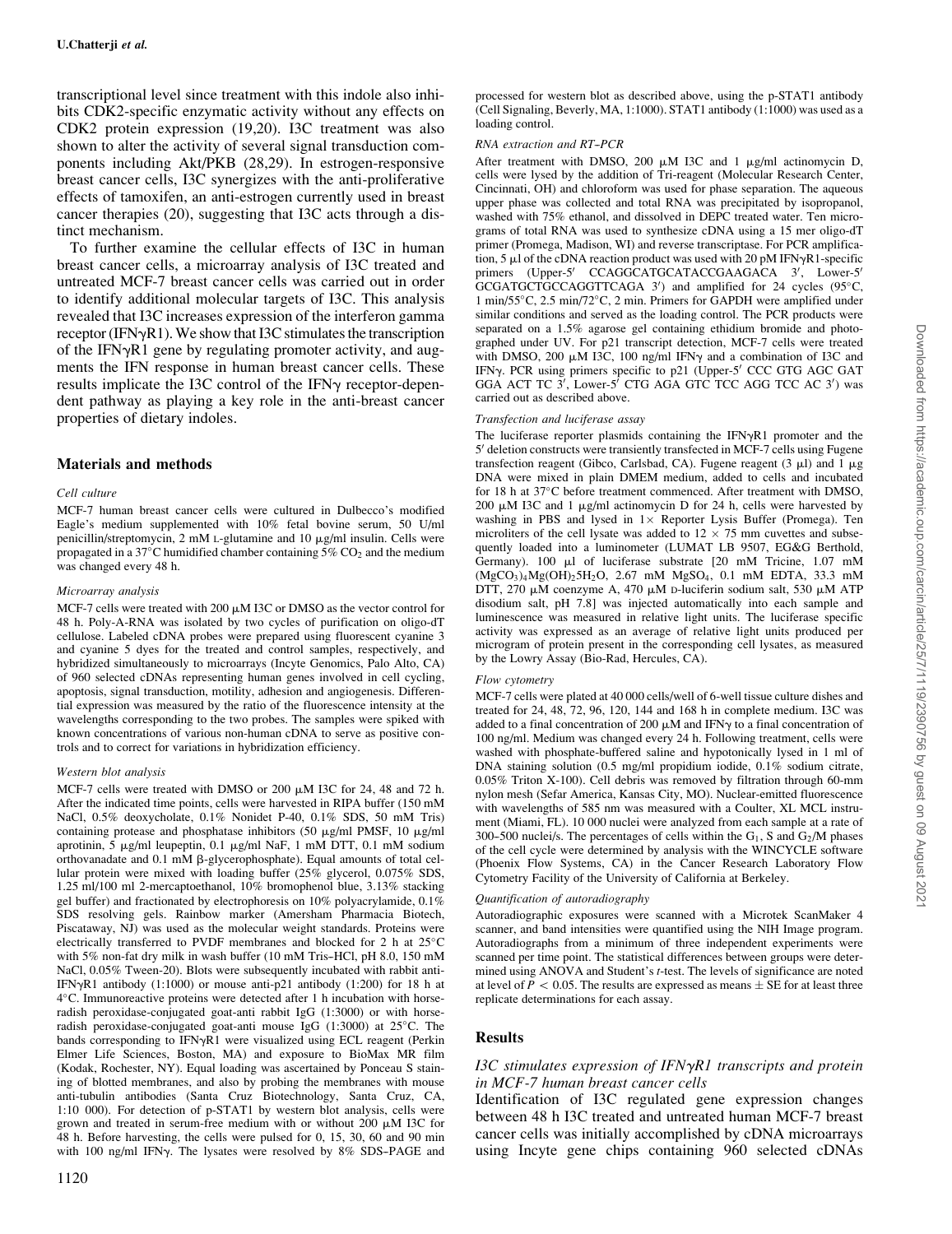representing human genes involved in cell cycling, apoptosis, signal transduction, motility, adhesion and angiogenesis. Expression profiling analysis revealed that I3C induced or repressed expression by at least 1.5–2.0-fold of several genes involved in signaling by the IFN family of cytokines. In particular, I3C up-regulated expression of IFN $\gamma$ R1, IFN receptor 2 and IFN-induced p56 whereas, this indole down-regulated expression of IFNB, IFN-related developmental regulator-2 and  $2'$ -5'-oligoadenylate synthetase-2. The I3C stimulation of IFN $\gamma$ R1 expression was the most significant of all of the gene array results, and therefore examined in more detail. To confirm the microarray results and examine in more depth the I3C regulation of IFN $\gamma$ R1 expression, MCF-7 cells were treated with or without 200  $\mu$ M I3C for 6 h in the presence or absence of actinomycin D, an inhibitor of transcription. Expression of IFN $\gamma$ R1 transcripts was determined by RT--PCR. This optimal dose of I3C had shown previously significant growth-inhibitory effects in MCF-7 cells without any effects on cell viability (21). Oligonucleotide primers specific to the coding region of the IFN $\gamma$ R1 were used to detect the corresponding transcripts, whereas, GAPDH oligonucleotide primers were used as a loading control. As shown in Figure 1A, I3C strongly and rapidly induced IFN $\gamma$ R1 transcripts by a process that is rapid and dependent upon *de novo* RNA synthesis. The relatively short 6 h time point is well before steady state increase in transcript levels (data not shown). Actinomycin D treatment lowered the basal levels of  $IFN<sub>Y</sub>R1$  transcripts under conditions in which the level of GAPDH transcripts remained unaltered, suggesting that  $IFN<sub>v</sub>R1$  transcripts have a relatively short half-life. These results are consistent with the I3C signaling pathway inducing transcription of the IFN $\gamma$ R1 gene, as determined by microarray analysis of I3C-treated versus untreated MCF-7 cells.

Western blot analysis of MCF-7 cells treated throughout a 72 h time course with or without 200  $\mu$ M I3C revealed that the I3C stimulation of IFN $\gamma$ R1 transcripts results in a corresponding increase in the level of IFN $\gamma$ R1 protein (Figure 1B). A significant increase in IFN $\gamma$ R1 protein was observed after 24 h treatment with I3C, and by 72 h of indole treatment  $IFN\gamma R1$ protein was induced ~7-fold compared with DMSO-treated control cells. Under these conditions, there was virtually no change in tubulin production, which was used as the loading control.

# I3C activation of the IFN $\gamma$ R1-promoter activity and detection of an I3C-responsive region within the IFN $\gamma$ R1 gene promoter

The cloning and characterization of the IFN $\gamma$ R1 promoter has been reported previously  $(30)$ . A series of IFN $\gamma$ R1 promoterluciferase reporter plasmid constructs were used to determine whether or not the I3C stimulation of IFN $\gamma$ R1 transcripts is mediated by activation of the IFN $\gamma$ R1 gene promoter, and to functionally identify the *cis*-acting region of the IFN $\gamma$ R1 promoter that confers I3C transcriptional responsiveness. Serial 5' deletions of the promoter were utilized (30) that start at  $-840$ ,  $-540$ ,  $-240$ ,  $-160$  and  $-128$  bp of the IFN $\gamma$ R1 promoter, and which each end at  $+28$  bp of IFN $\gamma$ R1 gene. Each of the  $IFN\gamma R1$ -luciferase reporter plasmids were transiently transfected into MCF-7 cells, and cells were then treated with or without  $200 \mu M$  I3C for 24 h. As illustrated in Figure 2, I3C up regulated the  $-840$  bp IFN $\gamma$ R1-luciferase reporter plasmid, which implicates that I3C treatment stimulates  $IFN\gamma R1$ promoter activity. Treatment of the transfected cells with



Fig. 1. I3C stimulation of IFN $\gamma$ R1 gene expression. (A) MCF-7 cells were treated with DMSO or 200  $\mu$ M I3C for 48 h, with or without actinomycin D. RT-PCR was carried out using primers specific to the IFNyR1 or GAPDH, which served as a loading control. The PCR products were visualized by gel electrophoresis on a 1% agarose gel. \*Significant difference with  $DMSO$ control as determined with Student's t-test with a  $P \le 0.05$ . (B) MCF-7 cells were treated with or without 200  $\mu$ M I3C for 24, 48 and 72 h. Cell lysates were fractionated by electrophoresis and transferred on a PVDF membrane. Blots were probed with anti-IFN $\gamma$ R1 antibody or tubulin antibody and the proteins were visualized using the enhanced chemiluminescence reagent. Significant difference with DMSO control as determined with Student's *t*-test with a  $P \leq 0.05$ .

actinomycin D inhibited the I3C mediated activation of the IFN $\gamma$ R1 promoter (data not shown), which provided a control for the baseline transcriptional activity of the IFN $\gamma$ R1 promoter.

Transient transfection of the other  $IFN<sub>Y</sub>R1$  promoterluciferase reporter plasmids revealed that the constructs containing the  $-840$  and  $-540$  bp promoter deletions remained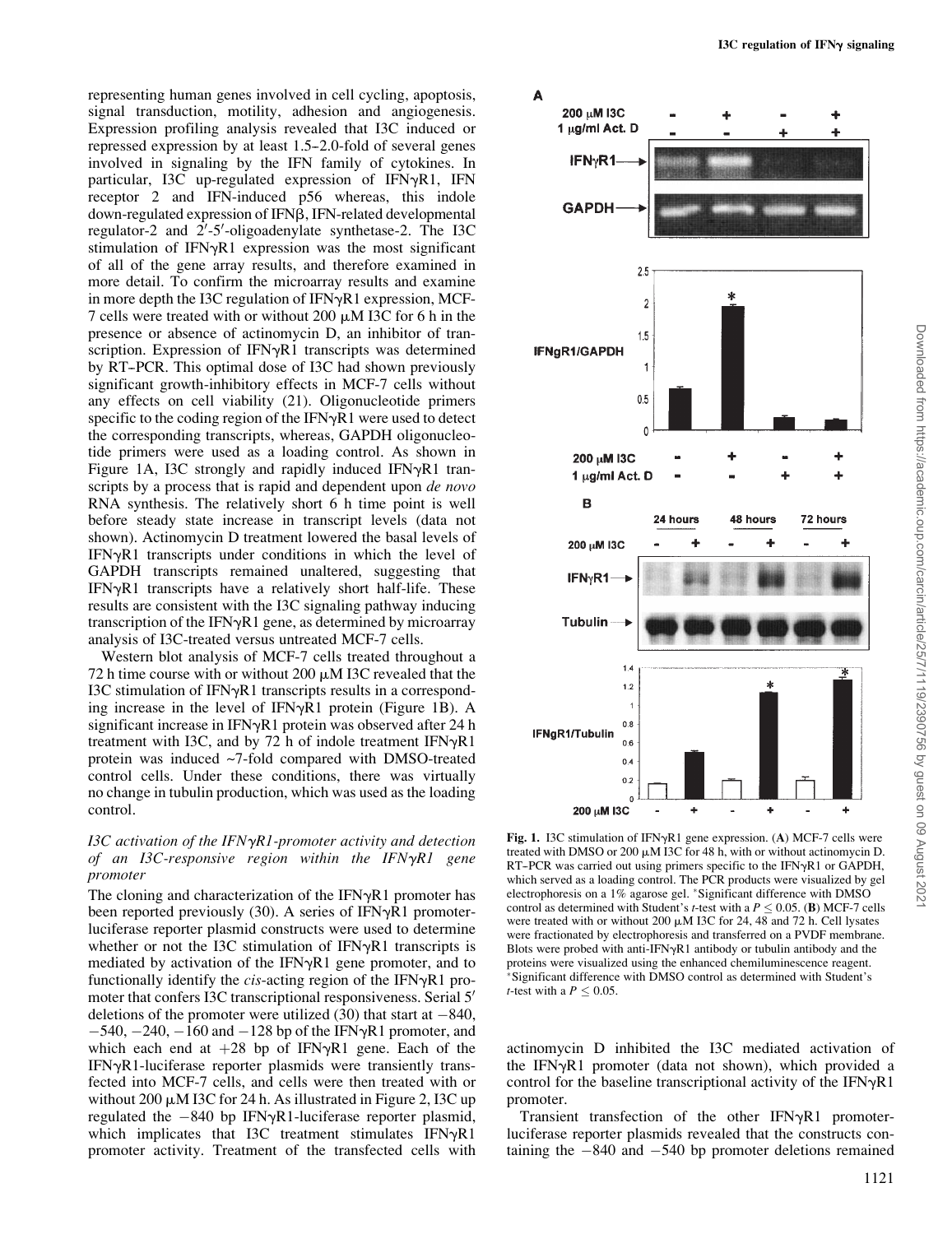

Fig. 2. Deletion analysis of the IFN $\gamma$ R1 promoter defines a 300 bp I3C-responsive region. MCF-7 cells were transiently transfected with the  $-840$  bp IFNyR1-luciferase reporter plasmid and the 5' deletion constructs, including  $-540$ ,  $-240$ ,  $-160$  and  $-128$  bp. Cells were treated with or without 200  $\mu$ M I3C or  $1 \mu$ g/ml actinomycin D for 48 h. The cells were harvested and assayed for luciferase activity. The luciferase-specific activity was determined as luciferase activity produced per microgram of protein present in the corresponding cell lysates relative to the vehicle control. The error bars represent the standard deviation and \* indicates significant difference with DMSO control as determined with Student's t-test with a  $P \le 0.05$ . The lower panel is a schematic representation of the IFNyR1 gene promoter, with potential transcription factor-binding sites within the I3C-responsive region, indicated by ovals and circles.

I3C responsive (Figure 2). In contrast, activity of the reporter plasmids containing the  $-240$ ,  $-160$  and the  $-128$  bp IFN $\gamma$ R1 promoter fragments failed to be stimulated by I3C treatment. These results suggest that an I3C-responsive region can be localized within the 300 bp sequence located within the  $-540$  to  $-240$  bp region of the IFN $\gamma$ R1 promoter. Theoretical analysis of consensus transcription factor-binding sites by the TRANSFAC database search with MatInspector (31) revealed that the 300 bp I3C-responsive region of the IFN $\gamma$ R1 promoter contains DNA elements for the C/EBP binding site (324–342), NF<sub>K</sub>B (329–343), STAT (365–383), Ets family member FLI  $(389-405)$ , CCAAT/enhancer binding protein beta  $(504-522)$ and the IFN regulatory factor 3 (523–537) transcription factors (Figure 2, lower panel). Interestingly, the presence of an Ets family member binding site, located between 389 and 405 bp, is generally consistent with our previous characterization of the transcriptional response to I3C in human breast cancer cells (21).

# $Pre-treatment$  with I3C increases IFN $\gamma$ -induced phosphorylation of STAT1 at Tyr-701 without affecting the production of STAT1 protein levels

The I3C stimulation of IFN $\gamma$  receptor expression predicts that I3C treatment should enhance IFN $\gamma$  responsiveness in MCF-7 breast cancer cells. An early and critical IFN $\gamma$ R1 signaling

event is the IFN mediated phosphorylation of STAT1 (signaling transducer and activator of transcription 1, consisting of Stat1 $\alpha$ , a 91 kDa isoform and Stat1 $\beta$ , an 84 kDa splice variant) by the receptor-associated JAK kinases, which recruit and phosphorylate the STAT proteins (32). Phosphorylated STAT1 dimerizes, translocates to the nucleus and leads to transcription of specific target genes (33,34). Thus, phosphorylation of STAT1 is essential for induction of IFN $\gamma$ -mediated biological response. Immunoblotting experiments with phosphospecific antibodies that recognize Tyr-701 phospho-STAT1 were carried out to examine the effect of I3C pre-treatment on phosphorylation at this residue. MCF-7 cells were preincubated with 200  $\mu$ M I3C for 48 h in serum-free medium and then stimulated with 100 ng/ml IFN $\gamma$  for 0, 15, 30, 60 and 90 min. Under these 48 h pre-treatment conditions, I3C has induced IFN $\gamma$ R1 gene productions to near maximal levels. The dose of IFN $\gamma$  was shown in an earlier study to effectively suppress the growth of MCF-7 cells (35). Cell lysates were fractionated and immunoblotted with either the phosphospecific antibodies or with anti-STAT1 antibodies to detect total STAT-1 protein. STAT1 $\alpha$  or STAT $\beta$  was not phosphorylated when the cells were not stimulated with IFN $\gamma$  (Figure 3, 0 0 lanes), even when they were treated with I3C. Interestingly, the IFN-mediated phosphorylation on Tyr-701 of  $STAT1\beta$ was significantly increased compared with  $STAT1\alpha$  in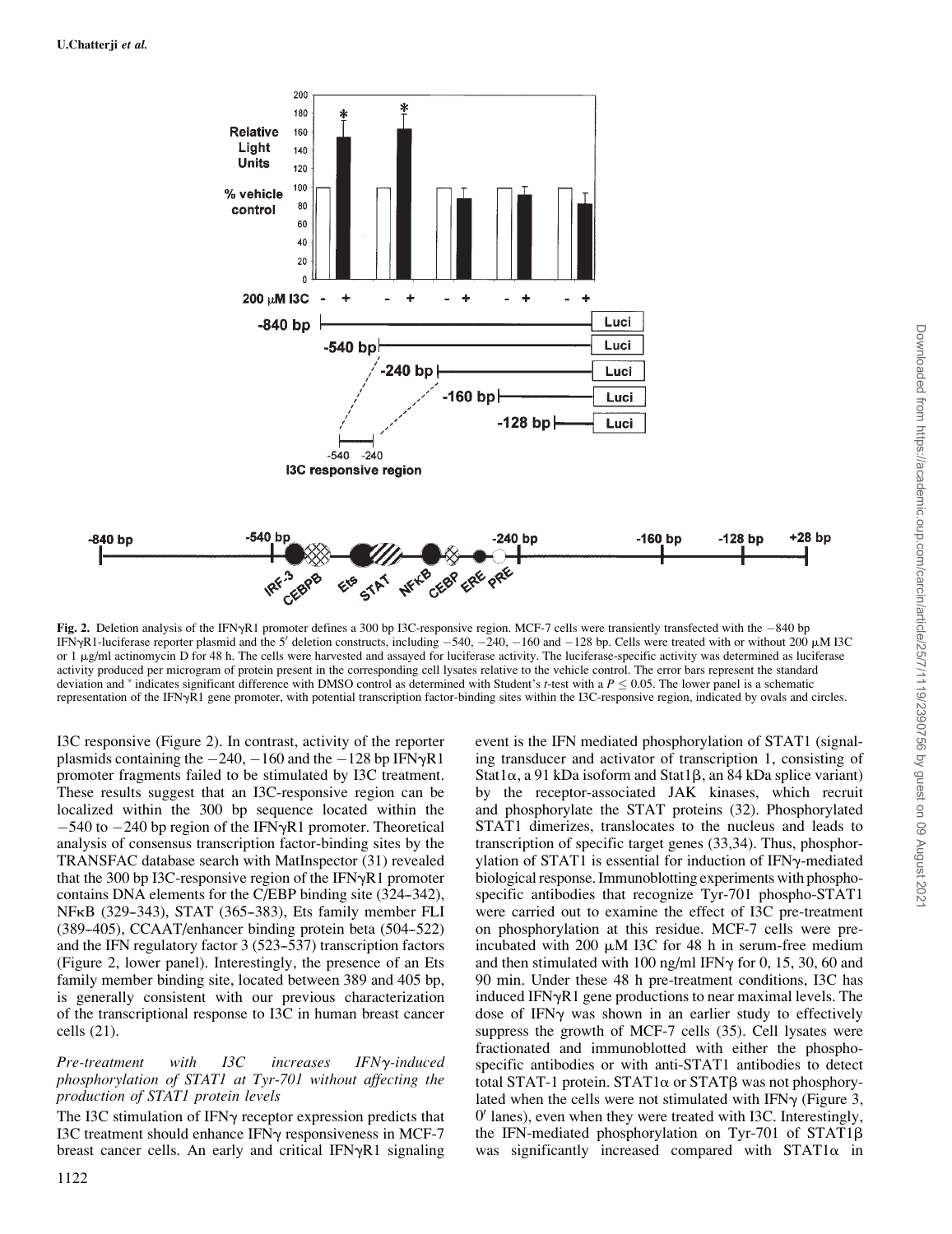

Fig. 3. Effect of I3C and IFN<sub>Y</sub> on the expression of STAT1 and phosphorylation on Tyr-701 of STAT1 in MCF-7 cells. MCF-7 cells were untreated (lanes 1, 3, 5, 7 and 9) or treated with 200  $\mu$ M I3C for 48 h (lanes 2, 4, 6, 8 and 10) and then incubated with IFN $\gamma$  (100 ng/ml) for varying time periods (0-90 min). Cell lysates (20 mg) were subjected to SDS--polyacrylamide gel electrophoresis and transferred onto a membrane. The membrane was incubated with an antibody against phospho-STAT1 (Tyr-701), or STAT1 as described under Materials and methods, and the proteins were visualized by enhanced chemiluminescence. \*Significant difference with DMSO control as determined with Student's t-test with a  $P \le 0.05$ .

MCF-7 cells that were pre-treated with I3C and subsequently stimulated by IFN $\gamma$ , compared with cells treated only with IFN $\gamma$  (Figure 3, 15', 30', 60' and 90' – versus + lanes). This observation indicates that although I3C alone is unable to phosphorylate STAT1 at Tyr-701 residue, I3C pre-treatment significantly increases the magnitude of IFN $\gamma$ -induced phosphorylation of STAT1. In contrast to the phosphorylated form of STAT1, lysates that were immunoblotted with an anti-STAT1 antibody did not show any significant differences in total STAT1 protein levels in I3C-pre-treated or untreated cells (Figure 3, lower panel).

# The cooperative anti-proliferative effects of I3C and IFN $\gamma$  in MCF-7 breast cancer cells

To test whether the anti-proliferative effects of I3C and IFN $\gamma$ are enhanced when the breast cancer cells are exposed to both stimuli. MCF-7 cells were plated in 6-well tissue culture plates and treated daily with DMSO, 200  $\mu$ M I3C, 100 ng/ml IFN $\gamma$ , or a combination of I3C and IFN $\gamma$  for up to 7 days. The cell culture media was changed every 24 h. At the indicated time points, the cells were hypotonically lysed in the presence of propidium iodide to stain the nuclear DNA. Flow cytometry profiles of nuclear DNA content revealed a significant timedependent  $G_1$  cell cycle arrest of cells treated with either I3C or IFN $\gamma$  alone. As shown in Figure 4 (left panel), typical of growing MCF-7 cells, in the presence of DMSO 55.6% of cells

displayed a  $G_1$  DNA content, 33.6% of cells were in S phase, while 10.8% of cells contained a  $G_2/M$  DNA content. By 96 h treatment with either I3C or IFN $\gamma$ , the growth-arrested cells were shifted to a significantly higher  $G_1$  DNA content and cell number and reduced S phase DNA content with a decrease in cell number. A combination of I3C and IFN $\gamma$  resulted in a significant enhancement of the number of breast cancer cells arrested in the  $G_1$  phase of the cell cycle (93.2%), and loss of S phase cells  $(2.2\%)$ , accompanied by minor changes in  $G_2/M$ DNA content. The graph in the right panel in Figure 4 shows the overall time course of  $G_1$  phase cells observed in breast cancer cells treated with combinations of I3C and IFN $\gamma$ . The results appear to be additive and not synergistic, suggesting that I3C and IFN $\gamma$  act by different mechanisms to block the cell cycle of MCF-7 cells.

# Synergistic effects of I3C and IFN $\gamma$  on expression of the p21 CDK inhibitory molecule

I3C regulates the expression of CDK6 and strongly inhibits  $CDK2$  enzymatic activity  $(19-21)$ . Thus, one potential mechanism by which I3C and IFN $\gamma$  cooperatively induce a  $G_1$  cell cycle arrest is the corresponding regulation of G1-related cell cycle components. Here we show that co-treatment of I3C and IFN $\gamma$  leads to an additive effect on the up regulation of p21 protein and transcript levels. Western blots revealed relatively small increases in p21 protein, in cells individually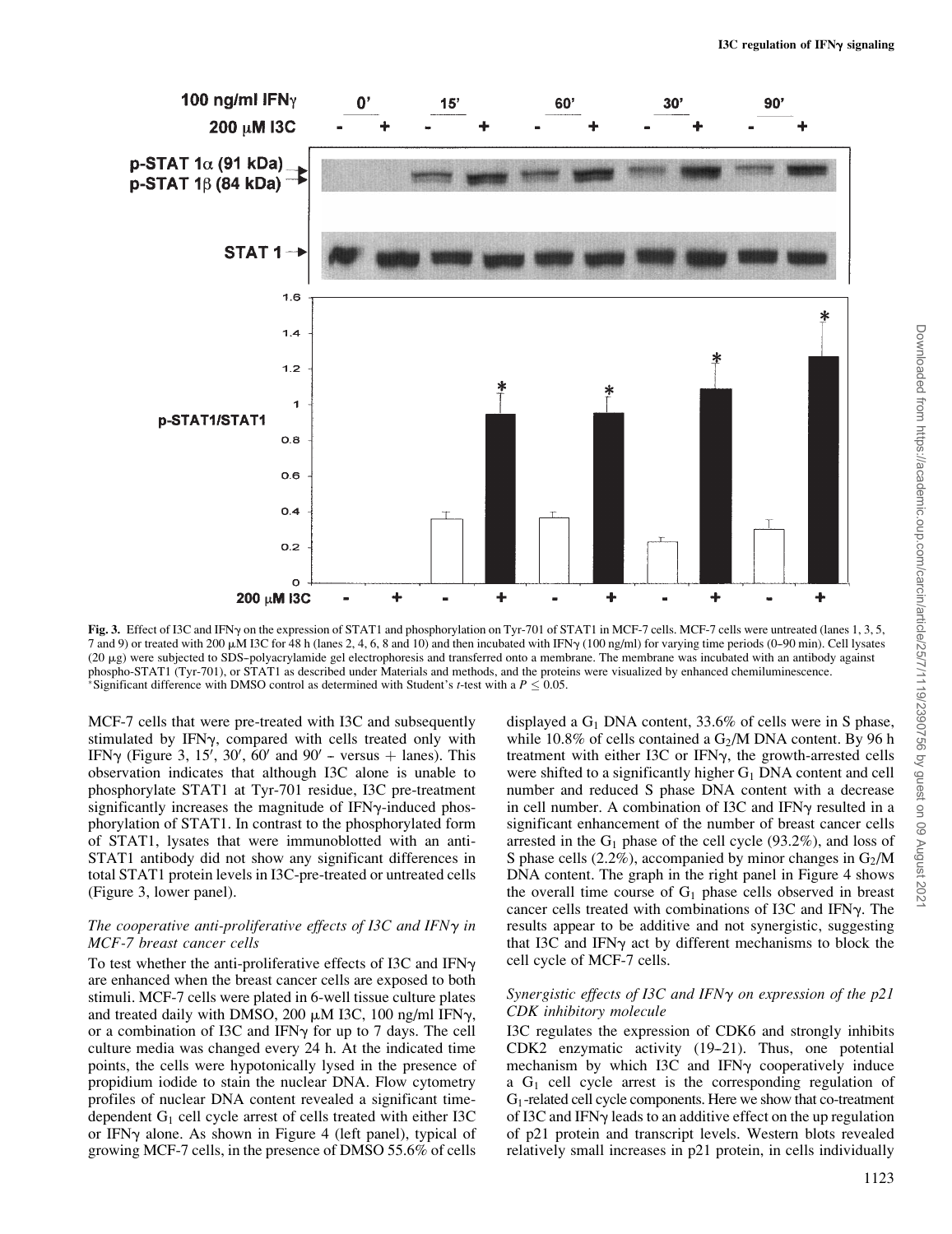

Fig. 4. Effects of a combination of I3C and IFN<sub>Y</sub> on DNA content of MCF-7 cells. MCF-7 cells were treated with DMSO, 200  $\mu$ M I3C, 100 ng/ml IFN<sub>Y</sub> or a combination of I3C and IFNy for 7 days. Cells were then lysed and stained with propidium iodide and nuclei were analyzed for DNA content by flow cytometry with a Coulter Elite Laser. The percentages of cells within the  $G_1$  phase of the cell cycle are represented (right panel) and representative profiles of each condition at 96 h with percentages of cells in  $G_1$ , S and  $G_2/M$  are shown in the left panel.

treated with either I3C or IFN $\gamma$ , whereas exposure to both stimuli caused a stronger induction of p21 protein (Figure 5, upper panel). Tubulin protein levels, which were used as the loading control, remained unaltered under each tested condition. RT--PCR analysis revealed that the cooperative effects of I3C and IFN $\gamma$  on p21 production could be accounted for by corresponding changes in p21 transcript levels (Figure 5, lower panel). Parallel amplification of GAPDH transcripts was used as a loading control for this experiment.

# **Discussion**

I3C is a promising chemotherapeutic agent for treatment of breast cancer because of its potent growth-inhibitory effects in both estrogen receptor positive and negative breast cancer cell lines (19,20,27). It has been suggested that I3C treatment may activate or repress multiple signal transduction pathways (27,28). A microarray analysis of I3C treated versus untreated breast cancer cells was used to uncover additional cellular antiproliferative pathways that are activated by I3C. In this study, we demonstrate that in MCF-7 breast cancer cells, the  $IFN\gamma R1$ was up regulated as a result of I3C treatment. In addition to up regulating the expression of the IFN $\gamma$ R1 and augmenting the anti-proliferative effects of IFNy, I3C by itself has potent cell cycle effects (19,20). IFN $\gamma$  has been known to exhibit profound growth-inhibitory and apoptotic effects in human breast cancer  $(36)$ , suggesting that IFN $\gamma$ -activated pathways may play a key role in the anti-proliferative response to I3C. Our results have established that the anti-proliferative cascades

initiated by I3C and IFN $\gamma$  can cooperate to induce more stringent growth suppression in breast cancer cells than either agent alone. We propose that combined I3C and IFN $\gamma$ activated responses are mediated by converging signal transduction pathways, in which I3C enhances the IFN $\gamma$  signaling pathway and renders the cells more responsive to the antiproliferative effects of IFN $\gamma$ . In a complementary pathway, I3C induces a  $G_1$  cell cycle arrest by regulating cell cycle gene expression and function (Figure 6). I3C treatment can lead to apoptosis (37,38) and in human malignant T cells, druginduced apoptosis is characterized by up regulation of the IFN $\gamma$ R1 expression (39). Hence, over-expression of the  $IFN<sub>Y</sub>R1$  could potentially be used to clinical advantage for treatment of breast cancer in humans through combination of the chemotherapeutic drug I3C, inhibiting cell proliferation and up-modulating IFN $\gamma$ R1 expression, followed by IFN $\gamma$ administration.

IFNs are potent anti-proliferative cytokines that play an important role in immune response, apoptosis and antitumor activity (40). IFN $\gamma$  is a product of activated T lymphocytes (41), and is used to treat various cancers (42). IFN $\gamma$  can mediate potent anti-proliferative actions in epithelial tumors (43) and in cultured human cancer cells (44,45) including human breast cancer cells  $(36)$ . At the cellular level, IFN $\gamma$ causes cell growth arrest at the  $G_1$  phase of the cell cycle (46,48). The biological activity of IFN $\gamma$  is mediated via specific cell surface transmembrane receptors, which are internalized and degraded after binding to the ligand (42). The vast majority of human tumor cells derived from various tissue origins were found to express specific membrane receptors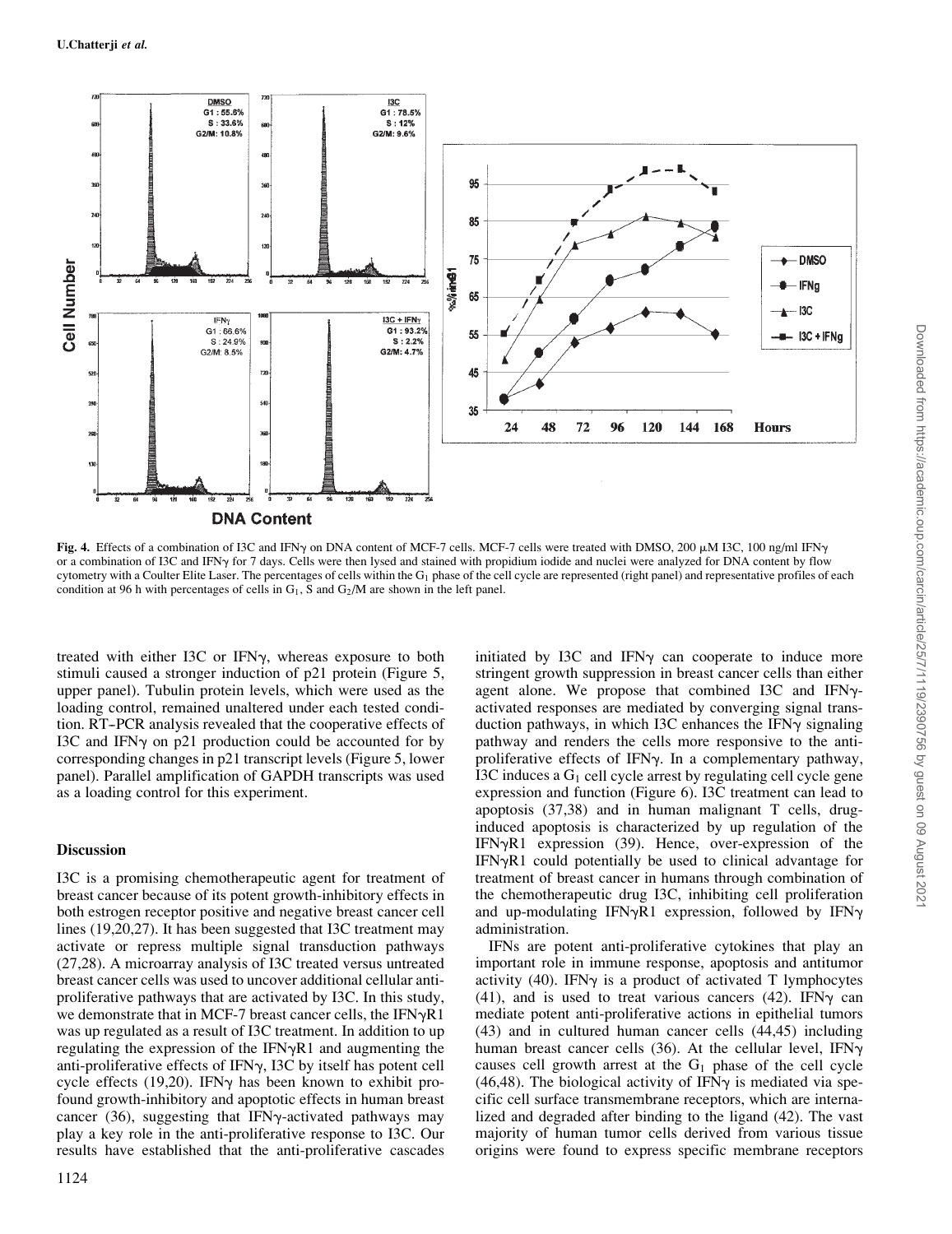

Fig. 5. I3C and IFNy regulation of p21 gene expression in MCF-7 cells. (A) MCF-7 cells were treated with DMSO, 200  $\mu$ M I3C, 100 ng/ml IFN $\gamma$  or a combination of I3C and IFN $\gamma$  for 96 h. Total cell extracts were electrophoretically fractionated in SDS--polyacrylamide gels. Western blots were probed with primary antibodies to  $p21^{Waf1/CIp1}$  and tubulin, which served as a loading control. Immunoreactive products were visualized by enhanced chemiluminescence. \*Significant difference with DMSO control as determined with Student's *t*-test with a  $P \leq 0.05$ . (B) MCF-7 cells were treated with DMSO, 200  $\mu$ M I3C, 100 ng/ml IFN $\gamma$  or with a combination of I3C and IFNg. RT--PCR was carried out using primers specific to the p21<sup>Waf1/Cip1</sup> or GAPDH, which served as a loading control. The PCR products were visualized by 1% agarose gel electrophoresis. \*Significant difference with DMSO control as determined with Student's t-test with  $a P < 0.05$ .

for IFN $\gamma$  (49-53). The contrasting ability of IFN $\gamma$  to either stimulate the proliferation of malignant T cells or to induce their apoptosis, is determined by the low and high intensity of the IFN $\gamma$  receptor expression, respectively (39). In addition, chemical carcinogen-induced tumor development increases in



Fig. 6. Model depicting the anti-proliferative effects of I3C, which enhances  $IFNv$  responsiveness in human breast cancer cells. I3C potentially mediates its effects through a putative cellular 'target protein' and stimulates the expression of  $IFN\gamma R1$ , in addition to stimulating or repressing different cell cycle genes. Increased IFN $\gamma$ R1 renders the cells more responsive to the growth-inhibitory effects of IFN $\gamma$ . I3C also increases IFN $\gamma$ -induced phosphorylation of STAT1, a major event in IFN $\gamma$  signaling. I3C and IFN $\gamma$ signaling pathways eventually converge to induce more effective  $G_1$  cell cycle arrest and enhance up regulation of the CDK inhibitor  $p21^{Waf1/Cip1}$ levels in MCF-7 breast cancer cells.

IFN $\gamma$ R deficient mice (54) or IFN $\gamma$ R knockout mice (33), emphasizing the importance of expression of the IFN $\nu$ R in the prevention of cancer. However, when IFNy signaling was restored in the tumor by expressing the IFN $\gamma$ R1, the tumor was rejected, since expression of the IFN $\gamma$ R on tumors renders them susceptible to the anti-proliferative effects of IFN $\gamma$ . Hence, the current observations strongly implicate the importance of the expression of the IFN $\gamma$ R1 for the prevention of tumor development.

In this study, we have demonstrated by western blot and RT-PCR that I3C significantly up regulates expression of IFN $\gamma$ R1. This response to I3C is due to the activation of the IFN $\gamma$ R1 promoter and has established a direct link between I3C signaling and the control of IFN $\gamma$ R1 expression in MCF-7 cells. Deletion analysis revealed an I3C-responsive region between  $-540$  and  $-240$  bp in the IFN $\gamma$ R1 promoter. Within this region, there are a variety of consensus transcription factor DNA sites such as STAT, C/EBP, Ets family member FL1, IRF3, NFkB, PRE and ERE, any one of which could be a possible target for I3C signaling. I3C down regulates CDK6 promoter activity through a Sp1/Ets composite binding site (21), suggesting the potential importance of the Ets binding site within the I3C-responsive region of the IFN $\gamma$ R1 promoter. We are currently characterizing this region of the IFN $\gamma$ R1 promoter.

STAT1 phosphorylation by Jak on a single tyrosine residue (Tyr-701) is an important downstream event in the IFN $\gamma$ signaling pathway (30,55,56). We have shown that I3C pretreatment leads to enhanced phosphorylation/activation of  $STAT1\beta$  by IFN $\gamma$  in MCF-7 cells. Conceivably, this effect may be due to I3C prolonging the tyrosine kinase effects or repressing a phosphatase. In contrast, we do not observe major differences in phosphorylation of the  $STAT1\alpha$  isoform. Earlier reports have established that  $STAT1\alpha$ , but not  $STAT1\beta$ , is responsible for IFN $\gamma$ -induced responsiveness (57). Hence,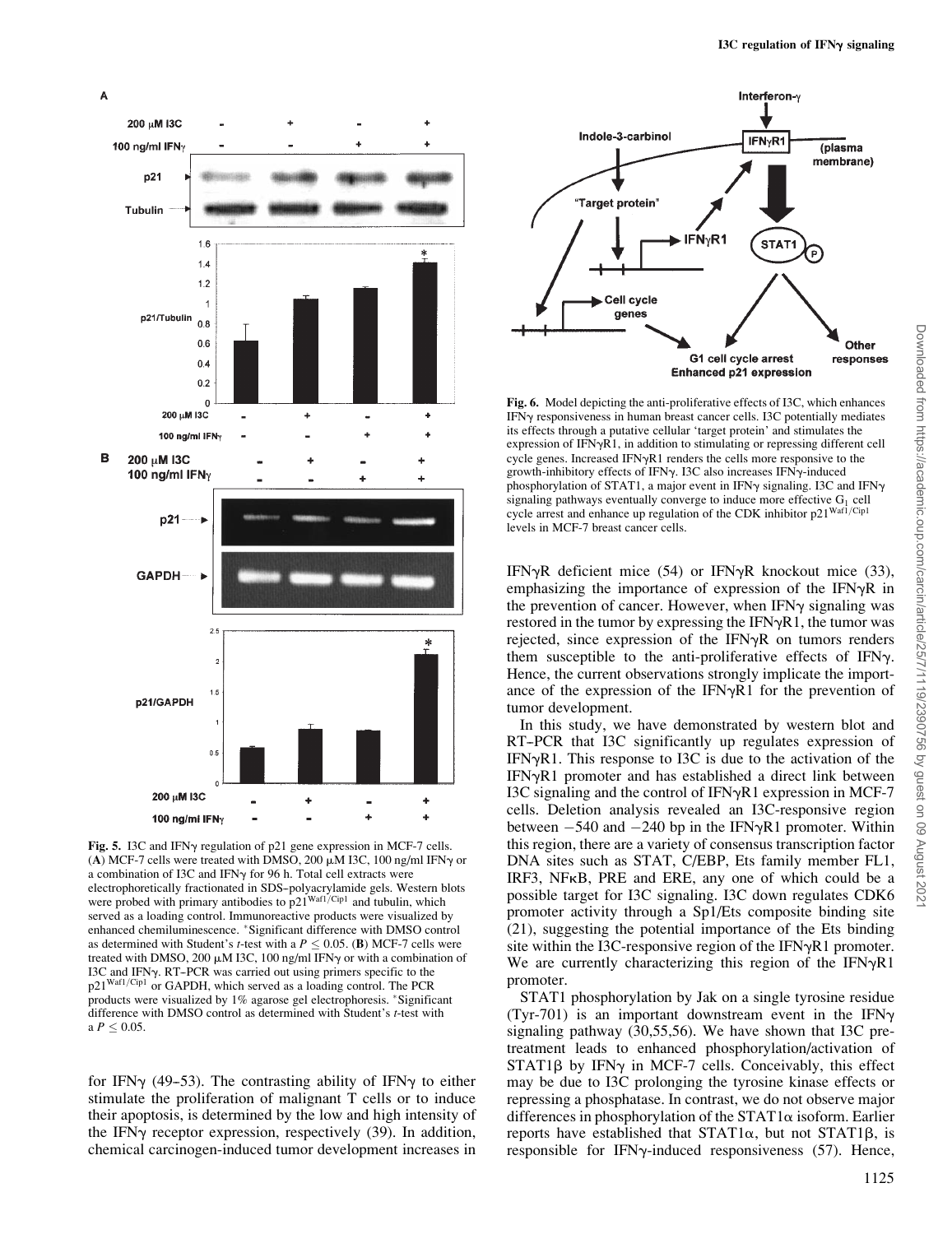I3C-mediated STAT1 $\beta$  phosphorylation suggests a distinct difference in signaling pathway between I3C and IFNy. Interestingly, the anti-breast cancer drug tamoxifen is also known to increase the  $STAT1\beta$  isoform (58). Taken together, these data suggest that I3C mediates its anti-proliferative effects in part by enhanced activation of the IFN $\gamma$ -induced STAT signaling pathway.

Although it is well established that I3C and IFN $\gamma$  suppress the growth of certain types of tumor cells individually (19,59,60), combinations of I3C or IFN $\gamma$  with other agents are known to produce significant additive or synergistic antitumor activities. For example, the growth-inhibitory effects of I3C are increased in combination with the polyamine putrescine in a colon tumor cell line (61). The growth-inhibitory activity of IFNs in different tumor types demonstrate that in solid tumors, IFNs lack single-agent activity (62,63). In addition, a combination of IFN $\gamma$  and tamoxifen caused synergistic growth inhibition of human mammary xenografts in athymic nude mice (64), indicating the enhanced efficacy of combined treatment. Our results show that in addition to the I3C-induced increased expression of IFN $\gamma$ R1, I3C and IFN $\gamma$  cooperate to exert significant growth-inhibitory effects in human breast cancer cells. I3C and IFN $\gamma$  independently induce p21<sup>Waf1/Cip1</sup> CDK inhibitor protein levels in MCF-7 cells (19,65). When I3C and IFN $\gamma$  are administered together, we observe an enhanced expression of both protein and transcript levels of  $p21^{Waf1/Cip1}$ . One of the primary events of the IFN $\gamma$  signaling pathway is activation of STAT1. Recent studies have shown that  $p21^{Waf1/Cip1}$  expression can be induced through activation of STAT signal transduction pathway (56). STAT proteins recognize and bind to the palindromic sequence TTCNNNGAA (66) and such sequences have been identified in the p21 promoter region. Activation of STAT1 in response to IFN $\gamma$  correlates with up regulation of p21<sup>Waf1/Cip1</sup> expression and inhibition of cell growth in a number of cell types (67,68). In addition, hypermethylation at STAT1-binding sites in the p21 promoter region inhibits IFN $\gamma$  signaling pathway (69). We are investigating the role of the STAT binding site in I3C stimulation of the IFN $\gamma$ R1 promoter, in order to unravel the precise mechanism of I3C regulation of the IFN $\gamma$ R1 promoter.

The oral administration of I3C, such as from dietary sources, has promising chemopreventive properties (16), although the precise concentration of indole that enters the tissues is not established. In addition, I3C is converted into several dimeric and trimeric acid catalyzed products in the low pH environment of the stomach (17,18). The minimum effective dose of orally administered I3C for breast cancer prevention is 300 mg/day in a capsule (70). Our previous studies have demonstrated that exposure of human breast cancer cells to 200  $\mu$ M I3C is optimal for the growth-inhibition response without any effects on cell viability (19,20,27). We have shown that in cell lines treated with  $[^3H]$ I3C only ~0.3% of the extracellular indole enters the cells (27,71). Thus, the effective concentration of I3C that can induce a cell cycle arrest of human breast cancer cells is closer to 300-600 nM indole. Our current studies suggest that the direct exposure of reproductive tumors with I3C, and not the oral administration of I3C, will likely result in the type of response observed with cultured breast cancer cells, including the enhancement of IFN signaling. We are currently attempting to determine the effects of I3C treatment on IFN responsiveness in a physiological context.

# Acknowledgements

We thank Bridget A.O'Keeffe and Nicola M.Rubenstein for their critical evaluation of this manuscript and helpful experimental suggestions, as well as other members of both the Firestone and Bjeldanes laboratories for their helpful comments throughout the duration of this work. We thank Minnie Wu, Tim Labadie, Cindy Huynh, Jessie Young and Sophia Chung for their technical assistance. This work was supported by Grant CA69056 from the National Institutes of Health (to L.F.B.) and the Department of Defense Army Breast Cancer Research Program Grant DAMD17-01-1-0174 (to U.C.).

### References

- 1. Jemal,A., Murray,T., Samuels,A., Ghafoor,A., Ward,E. and Thun,M.J. (2003) Cancer statistics, 2003. CA Cancer J. Clin., 53, 5-26.
- 2. Jordan,V.C., Gapstur,S. and Morrow,M. (2001) Selective estrogen receptor modulation and reduction in risk of breast cancer, osteoporosis and coronary heart disease. J. Natl Cancer Inst., 93, 1449-1457.
- 3. Pennisi,E. (1996) Drugs link to genes reveals estrogens many sides. Science, 273, 1171.
- 4. Powles,T.J. (1997) Adjuvant therapy for early breast cancer: a time to refine. J. Natl Cancer Inst., 89, 1652-1654.
- 5. Forbes,J.F. (1997) The control of breast cancer: the role of tamoxifen. Semin. Oncol., 24, S1-5-S1-19.
- 6. Houghton,J.P., Ioffe,O.B., Silverberg,S.G., McGrady,B. and McCluggage,W.G. (2003) Metastatic breast lobular carcinoma involving tamoxifen-associated endometrial polyps: report of two cases and review of tamoxifen-associated polypoid uterine lesions. Mod. Pathol., 16, 395--398.
- 7. Lopez-Otin,C. and Diamandis,E.P. (1998) Breast and prostate cancer: an analysis of common epidemiological, genetic and biochemical features. Endocr. Rev., 19, 365-396.
- 8.Muss,H.B. (1992) Endocrine therapy for advanced breast cancer: a review. Breast Cancer Res. Treat., 21, 15-26.
- 9.Birt,D.F., Pelling,J.C., Nair,S. and Lepley,D. (1996) Diet intervention for modifying cancer risk. Prog. Clin. Biol. Res., 395, 223-234.
- 10. Freudenheim,J.L., Marshall,J.R., Vena,J.E., Laughlin,R., Brasure,J.R., Swanson,M.K., Nemoto,T. and Graham,S. (1996) Premenopausal breast cancer risk and intake of vegetables, fruits and related nutrients. J. Natl Cancer Inst., 88, 340-348.
- 11. Loub,W.D., Wattenberg,L.W. and Davis,D.W. (1975) Aryl hydrocarbon hydroxylase induction in rat tissues by naturally occurring indoles of cruciferous plants. J. Natl Cancer Inst., 54, 985-988.
- 12.MacGregor,J.I. and Jordan,V.C. (1998) Basic guide to the mechanisms of antiestrogen action. Pharmacol. Rev., 50, 151-196.
- 13. Safe,S.H. (1995) Environmental and dietary estrogens and human health: is there a problem? Environ. Health Perspect., 103, 346-351.
- 14.Bradfield,C.A. and Bjeldanes,L.F. (1984) Effect of dietary indole-3 carbinol on intestinal and hepatic monooxygenase, glutathione Stransferase and epoxide hydrolase activities in the rat. Food Chem. Toxicol., 22, 977-982.
- 15.Wattenberg,L.W. and Loub,W.D. (1978) Inhibition of polycyclic aromatic hydrocarbon-induced neoplasia by naturally occurring indoles. Cancer Res., 38, 1410-1413.
- 16. Sharma,S., Stutzman,J.D., Kelloff,G.J. and Steele,V.E. (1994) Screening of potential chemopreventive agents using biochemical markers of carcinogenesis. Cancer Res., 54, 5848-5855.
- 17.Bradlow,H.L., Sepkovic,D.W., Telang,N.T. and Osborne,M.P. (1995) Indole-3-carbinol. A novel approach to breast cancer prevention. Ann. N. Y. Acad. Sci., 768, 180-200.
- 18.Broadbent,T.A. and Broadbent,H.S. (1998) 1. The chemistry and pharmacology of indole-3-carbinol (indole-3-methanol) and 3-(methoxymethyl)indole. [Part II]. Curr. Med. Chem., 5, 469-491.
- 19.Cover,C.M., Hsieh,S.J., Tran,S.H., Hallden,G., Kim,G.S., Bjeldanes,L.F. and Firestone,G.L. (1998) Indole-3-carbinol inhibits the expression of cyclin-dependent kinase-6 and induces a  $G_1$  cell cycle arrest of human breast cancer cells independent of estrogen receptor signaling. J. Biol. Chem., 273, 3838-3847.
- 20.Cover,C.M., Hsieh,S.J., Cram,E.J., Hong,C., Riby,J.E., Bjeldanes,L.F. and Firestone,G.L. (1999) Indole-3-carbinol and tamoxifen cooperate to arrest the cell cycle of MCF-7 human breast cancer cells. Cancer Res., 59, 1244--1251.
- 21.Cram,E.J., Liu,B.D., Bjeldanes,L.F. and Firestone,G.L. (2001) Indole-3 carbinol inhibits CDK6 expression in human MCF-7 breast cancer cells by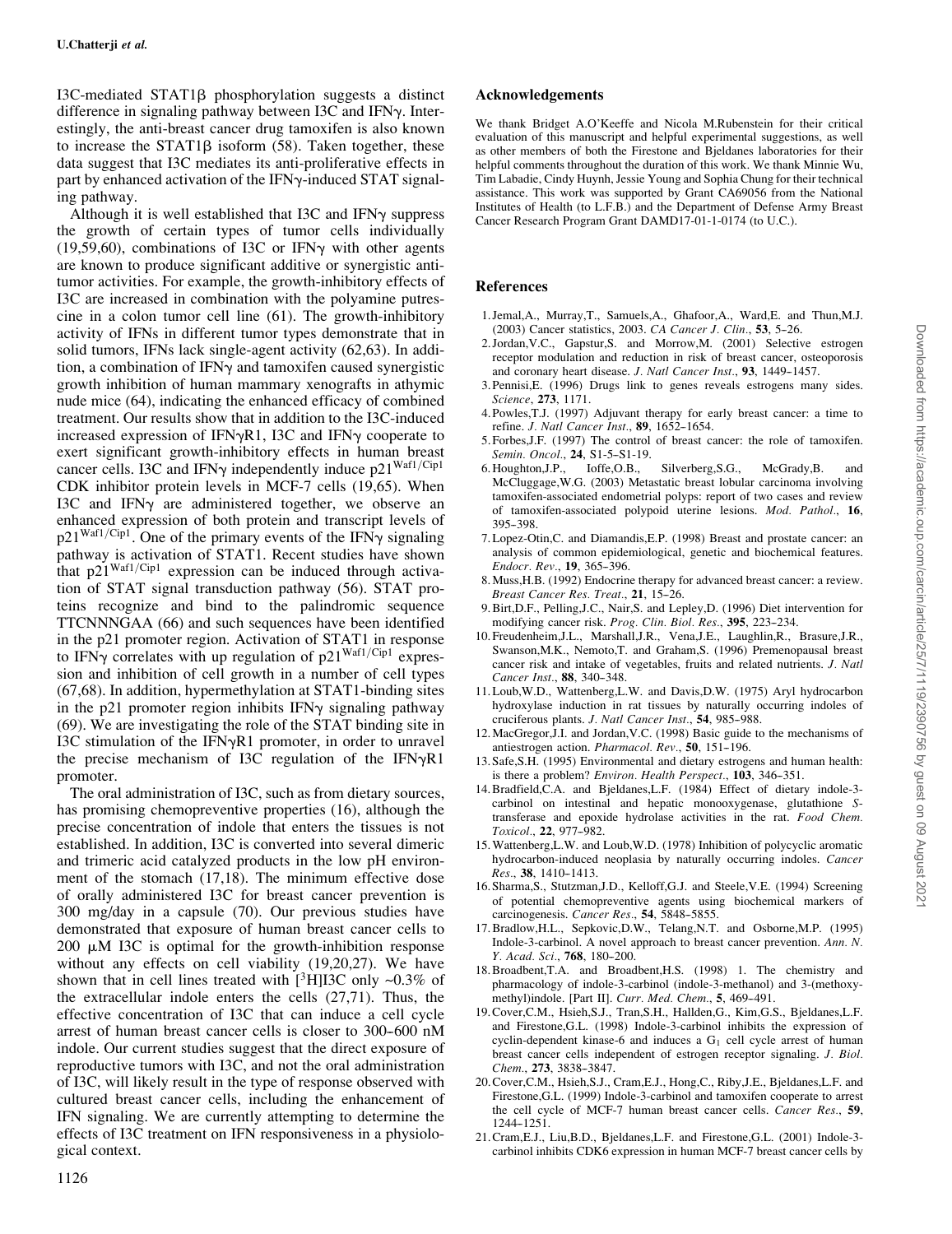disrupting Sp1 transcription factor interactions with a composite element in the CDK6 gene promoter. J. Biol. Chem., 276, 22332-22340.

- 22.Chinni,S.R., Li,Y., Upadhyay,S., Koppolu,P.K. and Sarkar,F.H. (2001) Indole-3-carbinol  $(13C)$  induced cell growth inhibition,  $G_1$  cell cycle arrest and apoptosis in prostate cancer cells. Oncogene, 20, 2927-2936.
- 23. Ge,X., Fares,F.A. and Yannai,S. (1999) Induction of apoptosis in MCF-7 cells by indole-3-carbinol is independent of p53 and bax. Anticancer Res., 19, 3199--3203.
- 24.Meng,Q., Goldberg,I.D., Rosen,E.M. and Fan,S. (2000) Inhibitory effects of indole-3-carbinol on invasion and migration in human breast cancer cells. Breast Cancer Res. Treat., 63, 147-152.
- 25.Rahman,K.M. and Sarkar,F.H. (2002) Steroid hormone mimics: molecular mechanisms of cell growth and apoptosis in normal and malignant mammary epithelial cells. J. Steroid Biochem. Mol. Biol., 80, 191-201.
- 26.Meng,Q., Qi,M., Chen,D.Z., Yuan,R., Goldberg,I.D., Rosen,E.M., Auborn,K. and Fan,S. (2000) Suppression of breast cancer invasion and migration by indole-3-carbinol: associated with up-regulation of BRCA1 and E-cadherin/catenin complexes. J. Mol. Med., 78, 155-165.
- 27. Firestone, G.L. and Bjeldanes, L.F. (2003) Indole-3-carbinol and 3-3'diindolylmethane antiproliferative signaling pathways control cell-cycle gene transcription in human breast cancer cells by regulating promoter-Sp1 transcription factor interactions. J. Nutr., 133, 2448S-2455S.
- 28. Ashok,B.T., Chen,Y.G., Liu,X., Garikapaty,V.P., Seplowitz,R., Tschorn,J., Roy,K., Mittelman,A. and Tiwari,R.K. (2002) Multiple molecular targets of indole-3-carbinol, a chemopreventive anti-estrogen in breast cancer. Eur. J. Cancer Prev., 11 (suppl. 2), S86-S93.
- 29. Howells,L.M., Gallacher-Horley,B., Houghton,C.E., Manson,M.M. and Hudson,E.A. (2002) Indole-3-carbinol inhibits protein kinase B/Akt and induces apoptosis in the human breast tumor cell line MDA MB468 but not in the nontumorigenic HBL100 line. Mol. Cancer Ther., 1, 1161--1172.
- 30. Sakamoto,S. and Taniguchi,T. (2001) Identification of a phorbol esterresponsive element in the interferon-gamma receptor 1 chain gene. J. Biol. Chem., 276, 37237-37241.
- 31. Quandt,K., Frech,K., Karas,H., Wingender,E. and Werner,T. (1995) MatInd and MatInspector: new fast and versatile tools for detection of consensus matches in nucleotide sequence data. Nucleic Acids Res., 23, 4878--4884.
- 32. Look,D.C., Pelletier,M.R., Tidwell,R.M., Roswit,W.T. and Holtzman,M.J. (1995) Stat1 depends on transcriptional synergy with Sp1. J. Biol. Chem., 270, 30264-30267.
- 33.Bach,E.A., Aguet,M. and Schreiber,R.D. (1997) The IFN gamma receptor: a paradigm for cytokine receptor signaling. Annu. Rev. Immunol., 15, 563--591.
- 34. Park,C. and Schindler,C. (1998) Protein-DNA interactions in interferongamma signaling. Methods, 15, 175-188.
- 35. Kolla,V., Lindner,D.J., Xiao,W., Borden,E.C. and Kalvakolanu,D.V. (1996) Modulation of interferon (IFN)-inducible gene expression by retinoic acid. Up-regulation of STAT1 protein in IFN-unresponsive cells. J. Biol. Chem., 271, 10508-10514.
- 36. Pulaski,B.A., Smyth,M.J. and Ostrand-Rosenberg,S. (2002) Interferongamma-dependent phagocytic cells are a critical component of innate immunity against metastatic mammary carcinoma. Cancer Res., 62, 4406-4412.
- 37. Zhang,M., Guo,R., Zhai,Y. and Yang,D. (2003) LIGHT sensitizes IFNgamma-mediated apoptosis of MDA-MB-231 breast cancer cells leading to down-regulation of anti-apoptosis Bcl-2 family members.  $Cancer$  Lett.,  $195, 201-210$ .
- 38. Zhang,X. and Malejka-Giganti,D. (2003) Effects of treatment of rats with indole-3-carbinol on apoptosis in the mammary gland and mammary adenocarcinomas. Anticancer Res., 23, 2473-2479.
- 39. Novelli,F., Allione,A., Bernabei,P., Rigamonti,L. and Forni,G. (1997) Antiblastic chemotherapy drugs up-modulate interferon-gamma receptor expression on human malignant T cells. Cancer Detect. Prev., 21,  $191 - 195$ .
- 40. Yamada,H., Ochi,K., Nakada,S., Takahara,S., Nemoto,T., Sekikawa,T. and Horiguchi-Yamada,J. (1995) Interferon modulates the messenger RNA of G1-controlling genes to suppress the G1-to-S transition in Daudi cells. Mol. Cell Biochem., 152, 149-158.
- 41. Sen,G.C. and Lengyel,P. (1992) The interferon system. A bird's eye view of its biochemistry. J. Biol. Chem., 267, 5017-5020.
- 42.Rubinstein,M., Novick,D. and Fischer,D.G. (1987) The human interferongamma receptor system. Immunol. Rev., 97, 29-50.
- 43. Kalvakolanu,D.V. (2000) Interferons and cell growth control. Histol. Histopathol., 15, 523-537.
- 44.Wadler,S. and Schwartz,E.L. (1990) Antineoplastic activity of the combination of interferon and cytotoxic agents against experimental and human malignancies: a review. Cancer Res., 50, 3473-3486.
- 45. Koshiji,M., Adachi,Y., Taketani,S., Takeuchi,K., Hioki,K. and Ikehara,S. (1997) Mechanisms underlying apoptosis induced by combination of 5 fluorouracil and interferon-gamma. Biochem. Biophys. Res. Commun., 240, 376--381.
- 46.Balkwill,F.R. and Oliver,R.T. (1977) Growth inhibitory effects of interferon on normal and malignant human haemopoietic cells. Int. J. Cancer, 20, 500-505.
- 47.Bromberg,J.F., Horvath,C.M., Wen,Z., Schreiber,R.D. and Darnell,J.E.,Jr (1996) Transcriptionally active Stat1 is required for the antiproliferative effects of both interferon alpha and interferon gamma. Proc. Natl Acad. Sci. USA, 93, 7673-7678.
- 48. Lin,T., Hu,J., Wang,D. and Stocco,D.M. (1998) Interferon-gamma inhibits the steroidogenic acute regulatory protein messenger ribonucleic acid expression and protein levels in primary cultures of rat Leydig cells. Endocrinology, 139, 2217-2222.
- 49. Ucer,U., Bartsch,H., Scheurich,P., Berkovic,D., Ertel,C. and Pfizenmaier,K. (1986) Quantitation and characterization of gammainterferon receptors on human tumor cells. Cancer Res., 46, 5339-5343.
- 50. Ishizuka,T., Morita,K., Hisada,T., Ando,S., Adachi,M., Dobashi,K. and Mori,M. (1996) The direct effect of interferon-gamma on human eosinophilic leukemia cell lines: the induction of interleukin-5 mRNA and the presence of an interferon-gamma receptor. Inflammation, 20, 151--163.
- 51. Detjen,K.M., Murphy,D., Welzel,M., Farwig,K., Wiedenmann,B. and Rosewicz,S. (2003) Downregulation of p21 (waf/cip-1) mediates apoptosis of human hepatocellular carcinoma cells in response to interferon-gamma. Exp. Cell Res., 282, 78-89.
- 52.Raitano,A.B. and Korc,M. (1993) Growth inhibition of a human colorectal carcinoma cell line by interleukin 1 is associated with enhanced expression of gamma-interferon receptors. Cancer Res., 53, 636-640.
- 53. Hawkyard,S.J., Jackson,A.M., James,K., Prescott,S., Smyth,J.F. and Chisholm,G.D. (1992) The inhibitory effects of interferon gamma on the growth of bladder cancer cells. J. Urol., 147, 1399-1403.
- 54. Qin,Z., Kim,H.J., Hemme,J. and Blankenstein,T. (2002) Inhibition of methylcholanthrene-induced carcinogenesis by an interferon gamma receptor-dependent foreign body reaction. J. Exp. Med., 195, 1479-1490.
- 55. Darnell,J.E.,Jr, Kerr,I.M. and Stark,G.R. (1994) Jak-STAT pathways and transcriptional activation in response to IFNs and other extracellular signaling proteins. Science, 264, 1415-1421.
- 56. Darnell,J.E.,Jr (1997) STATs and gene regulation. Science, 277, 1630-1635.
- 57. Zakharova,N., Lymar,E.S., Yang,E., Zhang,J.J., Roeder,R.G. and Darnell,J.E.,Jr (2003) Distinct transcriptional activation functions of STAT1alpha and beta on DNA and chromatin templates. J. Biol. Chem., 278, 43067-43073.<br>58. Ruvolo, V., Navarro, L.,
- Sample, C.E., David, M., Sung, S. and Swaminathan,S. (2003) The Epstein-Barr virus SM protein induces STAT1 and interferon-stimulated gene expression. J. Virol., 77, 3690-3701.
- 59. Giovarelli,M., Cofano,F., Vecchi,A., Forni,M., Landolfo,S. and Forni,G. (1986) Interferon-activated tumor inhibition in vivo. Small amounts of interferon-gamma inhibit tumor growth by eliciting host systemic immunoreactivity. Int. J. Cancer, 37, 141-148.
- 60. de la Maza,L.M. and Peterson,E.M. (1988) Dependence of the in vitro antiproliferative activity of recombinant human gamma-interferon on the concentration of tryptophan in culture media. Cancer Res., 48, 346-350.
- 61. Hudson,E.A., Howells,L.M., Gallacher-Horley,B., Fox,L.H., Gescher,A. and Manson,M.M. (2003) Growth-inhibitory effects of the chemopreventive agent indole-3-carbinol are increased in combination with the polyamine putrescine in the SW480 colon tumour cell line. BMC Cancer, 3, 2.
- 62. Lippman,S.M., Glisson,B.S., Kavanagh,J.J., Lotan,R., Hong,W.K., Paredes-Espinoza,M., Hittelman,W.N., Holdener,E.E. and Krakoff,I.H. (1993) Retinoic acid and interferon combination studies in human cancer. Eur. J. Cancer, 29A (suppl. 5), S9-13.
- 63.Windbichler,G.H., Hensler,E., Widschwendter,M., Posch,A., Daxenbichler,G., Fritsch,E. and Marth,C. (1996) Increased radiosensitivity by a combination of 9-cis-retinoic acid and interferon-y in breast cancer cells. Gynecol. Oncol., 61, 387-394.
- 64. Lindner,D.J., Kolla,V., Kalvakolanu,D.V. and Borden,E.C. (1997) Tamoxifen enhances interferon-regulated gene expression in breast cancer cells. Mol. Cell. Biochem., 167, 169-177.

202

Downloaded from https://academic.oup.com/carcin/article/25/7/1119/2390756 by guest on 09 August Downloaded from https://academic.oup.com/carcin/article/25/7/1119/2390756 by guest on 09 August 2021